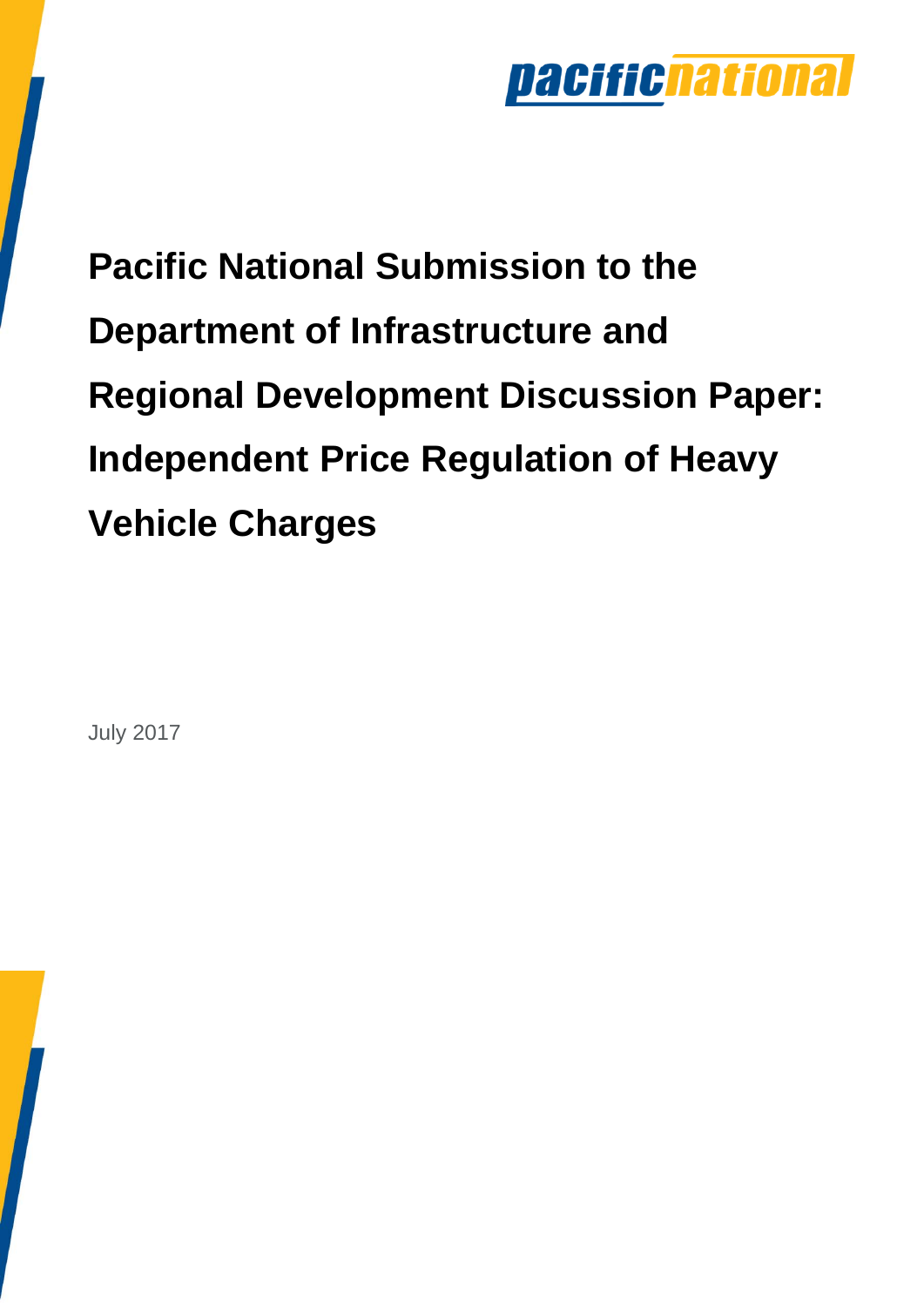#### Table of Contents

| Pacific National Submission to the Department of Infrastructure and Regional<br>Development Discussion Paper: Independent Price Regulation of Heavy Vehicle |  |
|-------------------------------------------------------------------------------------------------------------------------------------------------------------|--|
|                                                                                                                                                             |  |
|                                                                                                                                                             |  |
|                                                                                                                                                             |  |
|                                                                                                                                                             |  |
| 4. Pacific National Comments on the Options for an Independent Price Regulator                                                                              |  |
|                                                                                                                                                             |  |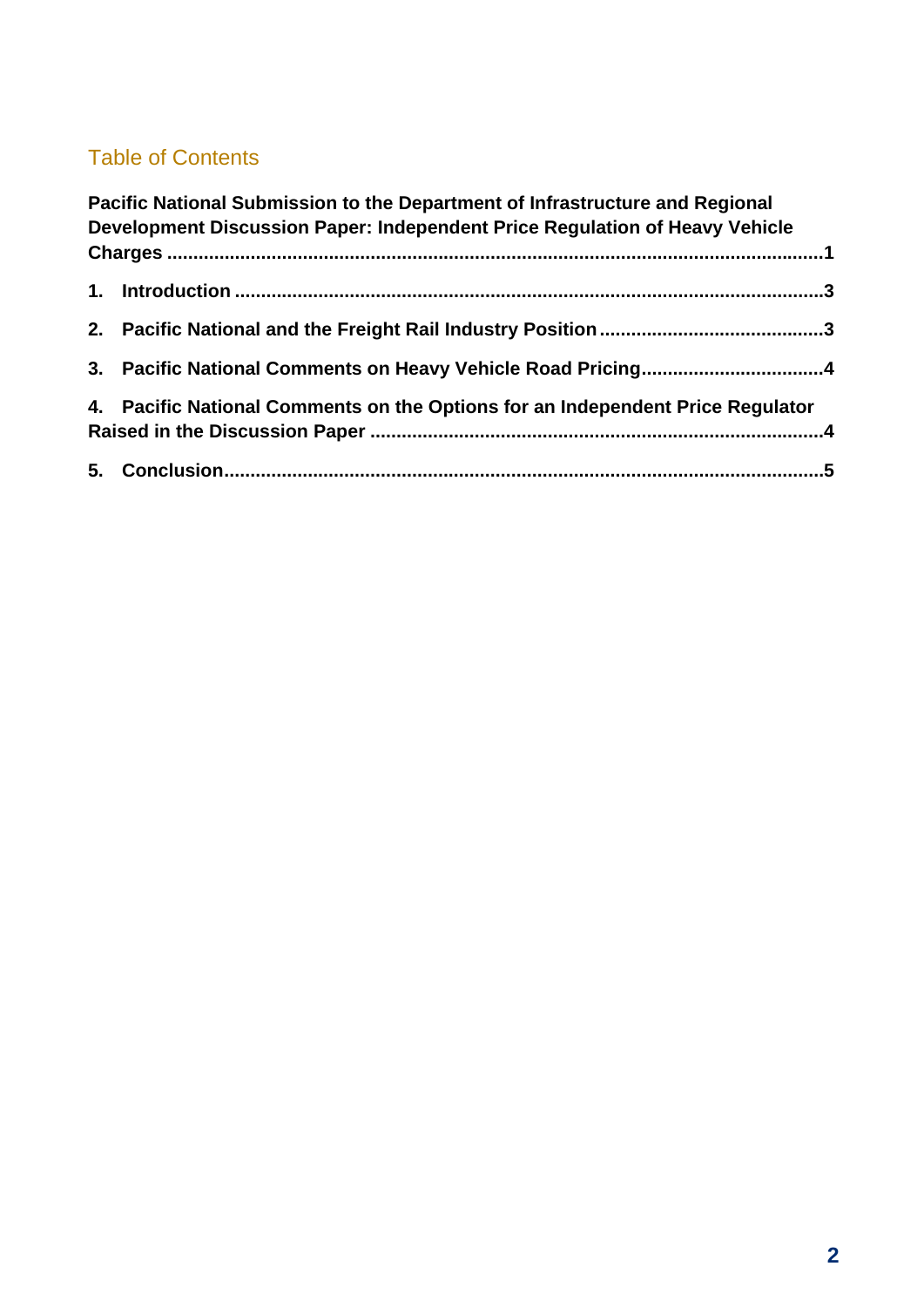# 1. Introduction

Pacific National welcomes the opportunity to respond to the Discussion Paper: Independent Price Regulation of Heavy Vehicle Charges (the Discussion Paper) released by the Department of Infrastructure and Regional Development (the Department) in May 2017.

Pacific National is a major freight train operator throughout Australia's mainland states transporting intermodal freight, steel, agricultural products, building products, coal and other mineral products. We support Australia's global competitiveness by offering freight solutions to our customers, delivering supply chain efficiency for some of the country's biggest companies.

Pacific National has been actively involved in the current heavy vehicle road charging debate, in particular as a member of the Freight on Rail Group (FORG) which has been promoting the views of the freight rail industry in this policy debate. Pacific National supports the FORG submission which has been made to the Discussion Paper.

This submission is public.

# 2. Pacific National and the Freight Rail Industry Position

Pacific National is a member of the Freight on Rail Group (FORG), a freight rail advocacy group. FORG has also made a submission to this consultancy process. Pacific National supports this FORG submission.

Pacific National and freight rail industry position on heavy vehicle road user charges is that the different infrastructure pricing frameworks that apply to heavy road vehicles when compared to rail freight has a significant impact on the efficiency of the land freight transport network, and more generally of the broader transport network.

Rail freight operators are directly charged for access to rail infrastructure, with prices typically determined using a building block regulatory model. In contrast, heavy road vehicles are charged for road access by fuel excise and registration charges.

Pacific National believes that to ensure consistency across land transport modes heavy vehicle road user charges should be determined in a manner consistent with the freight rail user charges. That is, heavy vehicle road user charges should be determined using the building block regulatory model, as used for access pricing for other forms of infrastructure in Australia.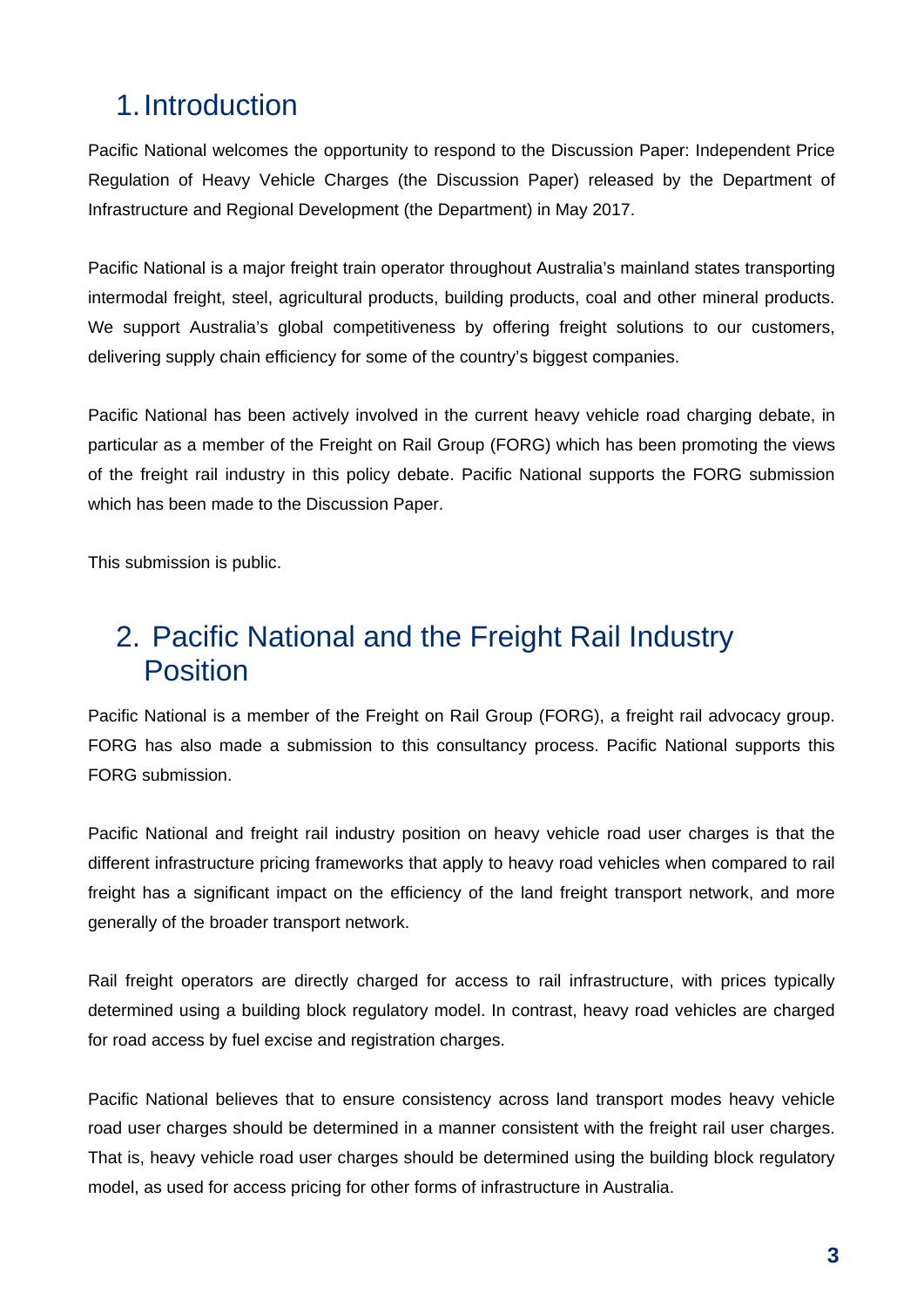Given the importance of a consistent approach to infrastructure access pricing between road and rail, Pacific National believes that it would be appropriate for the same body to regulate this infrastructure pricing. The ACCC currently regulates infrastructure access pricing for freight rail on the interstate standard gauge rail network and Pacific National would support the ACCC regulating heavy vehicle road access prices on roads. A single regulator, such as the ACCC, will promote consistency in economic regulation which will in turn help to promote both improved productivity and competitive neutrality across road and rail freight transport.

# 3. Pacific National Comments on Heavy Vehicle Road **Pricing**

The Discussion Paper (page 4) makes numerous observations about the heavy vehicle road charging process, including that an independent price regulator would be a fairer and more transparent way to set prices which recover the costs of roads and is "an important element of a better system to set and collect the heavy vehicle user charge". Pacific National strongly agrees with the need for an independent regulator.

The Discussion Paper (page 5) notes that in the short term, heavy vehicle charges would continue to be collected through the existing mechanisms (the road user charge based on the fuel tax and registration charges) and the new regulator would have responsibility for setting the level of these charges. Pacific National is concerned that this does not address the root cause of the road user charge issue (that these charges are not based on cost). Reform of price setting is needed as well as reform of regulatory administration and Pacific National strongly supports efforts by the Department to progress the broader reform of heavy vehicle road access pricing.

The Discussion Paper raises numerous "Issues for Consideration". The questions posed in the "Issues for Consideration" section are addressed in the FORG submission. Pacific National supports the positions put forward in the FORG submission.

# 4. Pacific National Comments on the Options for an Independent Price Regulator Raised in the Discussion Paper

The Discussion paper (pages 14-16) proposes several options for the independent price regulator, including the ACCC, the NTC and state based regulators.